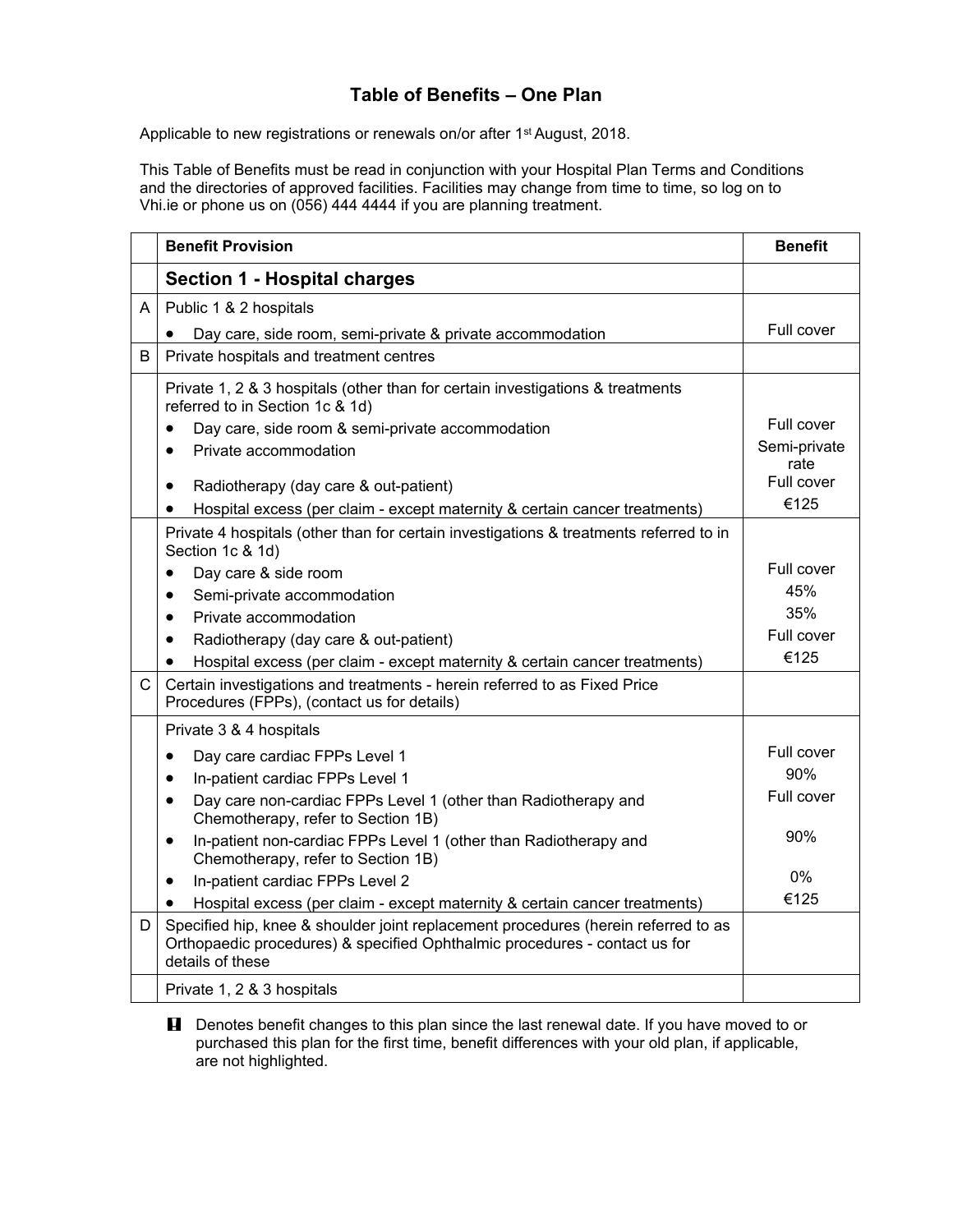|             | Day care, side room & semi-private accommodation                                               | 80%                                |
|-------------|------------------------------------------------------------------------------------------------|------------------------------------|
|             | Private accommodation                                                                          | 80% Semi-                          |
|             |                                                                                                | private rate                       |
|             | Hospital excess (per claim)                                                                    | €125                               |
|             | Private 4 hospitals                                                                            |                                    |
|             | Day care & side room                                                                           | 80%                                |
|             | Semi-private accommodation                                                                     | 45%                                |
|             | Private accommodation                                                                          | 35%                                |
|             | Hospital excess (per claim)                                                                    | €125                               |
|             | When carried out as a Fixed Price Procedure (contact us for details)                           |                                    |
|             | Private 3 & 4 hospitals<br>$\bullet$                                                           | 80%                                |
|             | Hospital excess (per claim)                                                                    | €125                               |
|             | <b>Section 2 - Consultants' fees/GP procedures</b>                                             |                                    |
| A           | In-patient treatment, day-care/side room/out-patient & GP procedures                           |                                    |
|             | Participating consultant/GP<br>$\bullet$                                                       | Full cover                         |
|             | Non-participating consultant/GP<br>$\bullet$                                                   | Standard<br>benefit                |
|             |                                                                                                |                                    |
|             | Section 3 - Psychiatric cover (read in conjunction with Section<br>1)                          |                                    |
| A           | In-patient psychiatric cover                                                                   | 100 days                           |
| B           | Day care psychiatric treatment for approved day care programmes                                | Contact us for<br>further details  |
| $\mathsf C$ | In-patient treatment for alcoholism, drug or other substance abuse in any 5 year<br>period     | 91 days                            |
| D           | Out-patient mental health treatment (in an approved out-patient mental health<br>centre)       |                                    |
|             | Mental health assessment in every 2 year period                                                | €100 per                           |
|             |                                                                                                | member                             |
|             | Mental health therapy, 12 visits                                                               | €25 per visit                      |
|             | <b>Section 4 - Maternity</b>                                                                   |                                    |
| A           | Normal confinement                                                                             |                                    |
|             | Public hospital benefit (up to 3 days)<br>Caesarean delivery (as per hospital benefits listed) | Full cover<br><b>Refer Section</b> |
|             |                                                                                                | 1                                  |
| B           | In-patient maternity consultant fees (per Schedule of Benefits for Professional<br>Fees)       | Agreed<br>charges                  |
|             | Section 5 - Cancer care and other benefitsH                                                    |                                    |
| A           | Genetic testing for cancer                                                                     |                                    |
|             | Initial consultation for genetic testing for cancer *                                          | 50% cover                          |
|             | Genetic test - for specified genetic mutations to be carried out in an approved                | Full cover                         |
|             | clinic*                                                                                        |                                    |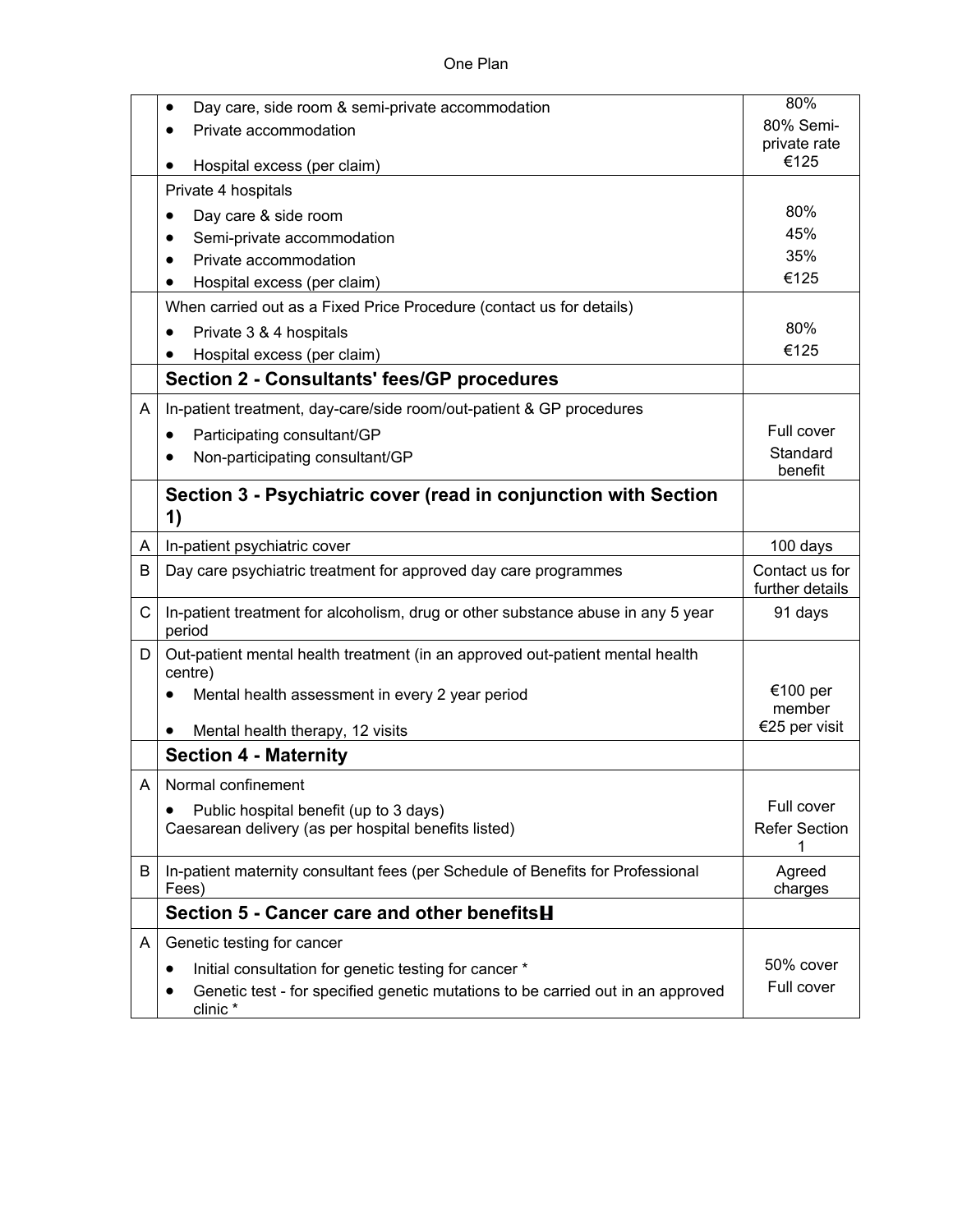## One Plan

|   | Preventative (Prophylactic) treatment following on from the genetic test<br>$\bullet$<br>* These benefits are available immediately for existing Vhi customers with no<br>waiting periods. There is a 26 week new conditions waiting period for new joiners | Covered up to<br>the levels for<br>hospital<br>treatment<br>listed in<br>Section 1 |
|---|-------------------------------------------------------------------------------------------------------------------------------------------------------------------------------------------------------------------------------------------------------------|------------------------------------------------------------------------------------|
| B | and a two year waiting period for transfers from another insurer                                                                                                                                                                                            |                                                                                    |
| C | Cancer care support - one night's accommodation for each treatment<br>Manual lymph drainage following cancer treatment - 10 visits                                                                                                                          | €100 per night<br>€50 per visit                                                    |
| D | Clinical psychology counselling for oncology treatment (psycho oncology<br>counselling) - 10 visits                                                                                                                                                         | Refer section<br>9                                                                 |
| E | Additional cancer support benefits                                                                                                                                                                                                                          |                                                                                    |
|   | Wig/ hairpiece, post-mastectomy bra, swimsuit, surgical prosthesis following<br>$\bullet$<br>cancer treatment<br>No excess applies, but subject to the benefit maximum for medical and surgical<br>appliances set out below                                 | Full cover                                                                         |
| F | Other benefits in Section 5                                                                                                                                                                                                                                 |                                                                                    |
|   | Convalescent care - first 14 nights                                                                                                                                                                                                                         | €30 per night                                                                      |
|   | Vhi Healthcare approved medical and surgical appliances - subject to an excess of<br>€300 per member per year (contact us for details of eligible appliances)                                                                                               | €3,200 per<br>member year                                                          |
|   | Vhi Hospital@Home                                                                                                                                                                                                                                           | Full cover                                                                         |
|   | <b>Section 6 - Transport costs</b>                                                                                                                                                                                                                          |                                                                                    |
| A | Transport costs (covered in accordance with our rules)                                                                                                                                                                                                      | Agreed<br>charges                                                                  |
|   | Section 7 - Cover outside Ireland                                                                                                                                                                                                                           |                                                                                    |
| A | Emergency treatment abroad                                                                                                                                                                                                                                  | €65,000                                                                            |
| В | Elective treatment abroad (subject to prior approval)                                                                                                                                                                                                       |                                                                                    |
|   | Surgical procedures available in Ireland (as per level of cover in Ireland)<br>$\bullet$                                                                                                                                                                    | €65,000                                                                            |
|   | Treatment not available in Ireland                                                                                                                                                                                                                          | €65,000                                                                            |
|   | <b>Section 8</b>                                                                                                                                                                                                                                            |                                                                                    |
| A | In-patient MRI scans (covered in accordance with Section 1)                                                                                                                                                                                                 | Agreed<br>charges                                                                  |
| B | Out-patient MRI scans                                                                                                                                                                                                                                       |                                                                                    |
|   | Category 1 - approved MRI centres                                                                                                                                                                                                                           | Full cover                                                                         |
|   | Category 2 - approved MRI centres, agreed MRI charges & consultant<br>Radiologists fees (subject to an excess of €125 per scan)                                                                                                                             | Full cover                                                                         |
| C | PET-CT scans (covered in accordance with our rules)                                                                                                                                                                                                         | Agreed<br>charges                                                                  |
| D | CT Scans (covered in accordance with our rules) $\blacksquare$                                                                                                                                                                                              | Full cover                                                                         |